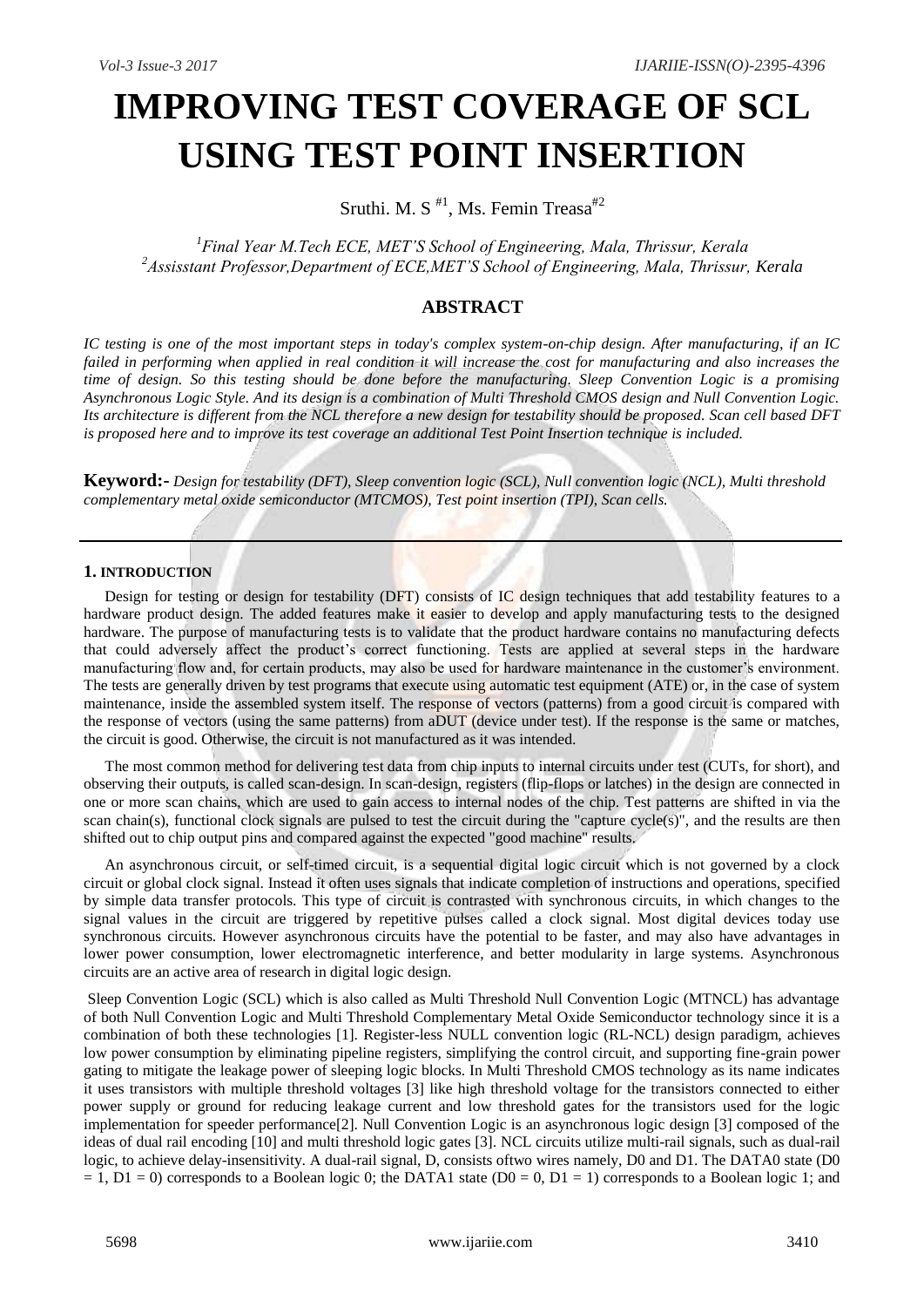#### *Vol-3 Issue-3 2017 IJARIIE-ISSN(O)-2395-4396*

the NULL state  $(D0 = 0, D1 = 0)$  corresponds to the empty set meaning that the value of D is not yet available. The two rails are mutually exclusive, such that both rails can never be asserted simultaneously; and if two rails are asserted simultaneously then this state is defined as an illegal state [3], [7], [10]. NCL circuits are normally composed of 27 fundamental gates, called threshold gates, which comprise the set of all functions of four or fewer variables.The primary type of threshold gates is the THmn gate, where  $1 \le m \le n$ . THmn gates have n inputs and at least m of the n inputs must be asserted for the output to become asserted; and NCL threshold gates are designed with hysteresis state-holding capability, such that after the output is asserted, all inputs must be deasserted before the output will bedeasserted.Hysteresis ensures a complete transition of inputs back to NULL before asserting the output associated with the next wave front of input data [3].



**Fig-1:** SCL architecture.

#### **2. RELATED WORKS**

# **2.1 SCL architecture**

The SCL framework is shown in Fig. 1. As in Null Convention Logic, in each pipeline stage of SCL architecture a combinational logic function block (Fi), a register block (Ri), and a completion detector block (CDi) are contained. And this SCL requires an additionalgate to synchronize between DATA and NULL phases of the circuit. This additional gate is a simple resettable C-element with inverted output and it is known as the completion C-element (Ci). Combinational logic blocks in the SCL are made of threshold gates [14], [15] which implement the unatefunctions and there is no logic inversions are allowed.

An SCL gate is generally denoted as THmnWw1,…,wn where n is the number of inputs, m is the threshold of the gate, and w1, w2,..., wn are the weights of inputs when the weights are  $> 1$ . If the inputs of the SCL gate are taken as x1,….,xn, the output of the SCL gate is logic 1 if  $x1w1 + \cdots + xnew$  m. For example, a TH23 gate has three inputs and its threshold is 2. In normal Boolean logic, the output of the TH23 gate can be expressed as  $Z = AB + AC + BC$ , here A, B, and C are its inputs. The transistor level design of this TH23 gate is shown in Fig.2.



**Fig- 2:**SCL gate implementation of the TH23 gate.

Sleep Convention Logic comprised of fine grained power gating which a technique used for reducing the power consumption within a circuit. In this each separate units will have an additional sleeping mechanism that helps to avoid the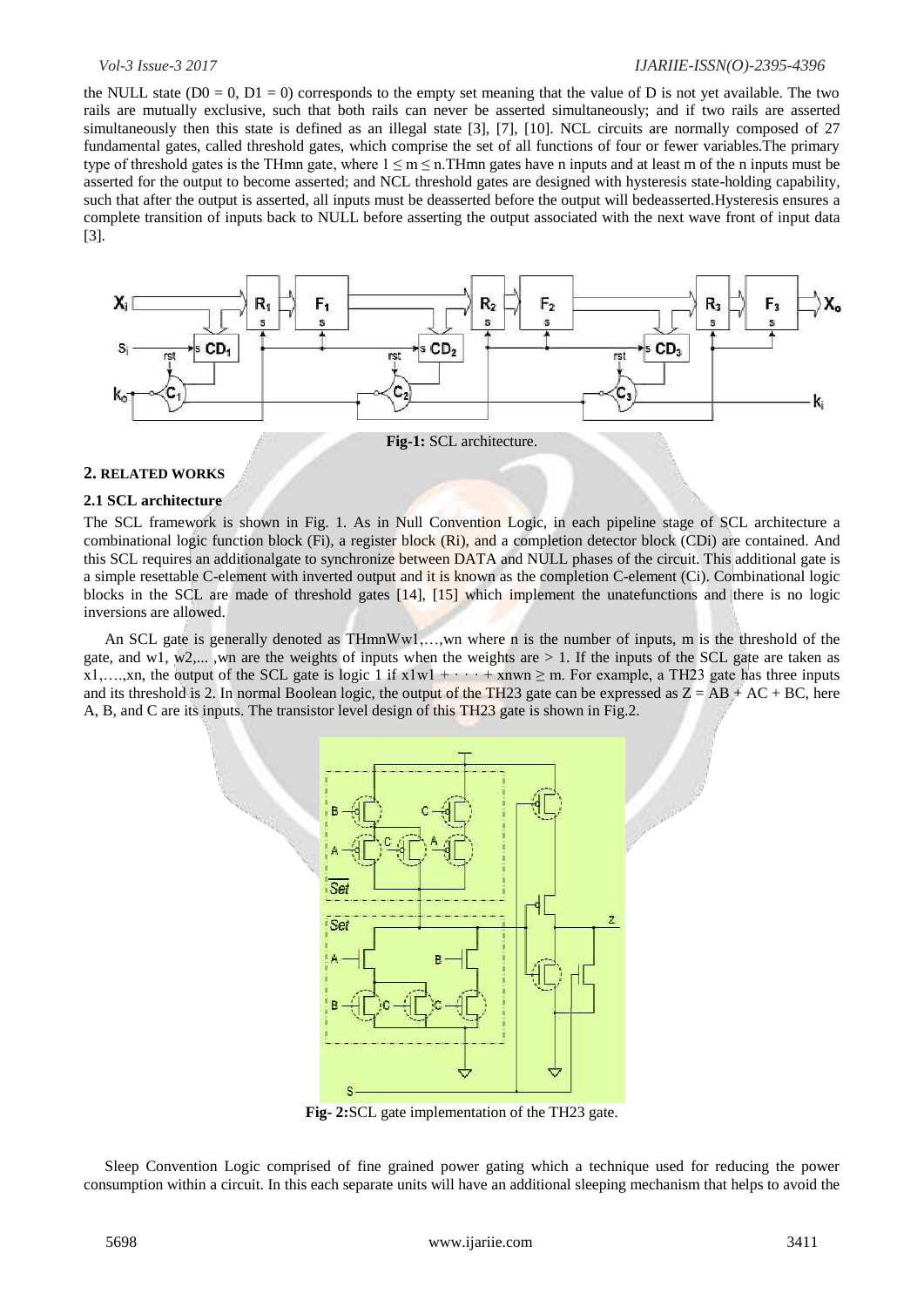# *Vol-3 Issue-3 2017 IJARIIE-ISSN(O)-2395-4396*

power usage when that particular unit is inactive. As in the NCL gates [17], [18], each SCL gate is made of a set block and a hold0 block (denoted as  $\overline{set}$  in Fig. 2). Unlike NCL gates, the reset and hold1 blocks are removed from SCL gate. The functioning of removed reset block is now done by the sleeping mechanism. Asserting the sleep signal disconnects the output inverter from VDD and pulls the gate"s output, Z, to GND, and this resets the gate. Since the inputs of each SCL gate are taken from the outputs of preceding SCL gates, the internal node would then precharge to VDD and complete the reset phase.The hold1 block"s job was to add hysteresis to the NCL gates that helps to ensure input-completeness with respect to NULL. In the SCL circuits, since all the gates within the combinational blocks are forced to reset by asserting the sleep signal, the input-completeness with respect to NULL is already ensured and therefore NULL wavefront propagation is not needed. The circled transistors in Fig.2 are of high threshold voltagefor reducing leakage current when the gate is in inactive state and it reduces the static power consumption in the circuit.

### **2.2 Design for testability**



Since asynchronous architecture is different from synchronous architecture it needs a testing procedure which is different from the normal synchronous testing methods. For that it uses scan cell based DFT methods.The components of a scan cell are shown in Fig.3.The testing procedure is as follows.

- 1) All stuck-at faults on the inputs and output of all completion C-elements can be detected by applying a single {DATA, NULL} pair to the SCL pipeline and allow it to propagate through the whole circuitry.
- 2) SCL combinational logic block becomes a normal Boolean circuit when disabling the sleep signal, then it can be checked for stuck-at faults using the traditional combinational ATPG tools.
- 3) The stuck-at faults on the sleep signal forks within a combinational logic block are either untestable (stuck-at-0 faults) or can be ignored through fault collapsing (stuck-at-1 faults).
- 4) The stuck-at faults on the sleep signal forks within a completion detector block are either untestable (stuck-at-0 faults) or can be detected during the test of the completion C-elements (stuck-at-1 faults).
- 5) The scan chain design is used to test the stuck-at faults on the sleep signal forks within a register block. For this scan chain is also needed to apply the ATPG generated test patterns to the combinational logic blocks.

The scan chain design of the SCL architecture is shown in Fig. 4. A scan cell is needed to connect to a single rail in the circuitry. Since in SCL architecture each data is represented using dual rail encoding for each data bit there will be two scan cells connected. The overall circuit can be divided into many different functional blocks as shown in Fig.4 and then after each of these functional block a scan chain is there, that consists of as many scan cells as the number of rails and celement. Like that its goes on until the final functional block. Then as mentioned above in the points by applying a single {DATA, NULL} pair through the overall circuit the faults are detected.

# **3. PROPOSED SYSTEM**

In the proposed system an additional test point insertion technology is included in order to increase the test coverage.

### **3.1 Control and observation points**

Test point insertion involves adding control and observation points to the circuit-under-test in a way that the system function remains the same, but the testability is improved. An observation point is an additional primary output that is inserted in the circuit to increase theobservability of faults in the circuit. In the example in Fig. 5(a), an observation point is inserted at the output of gate G1 such that faults are observable regardless of the logic value at node y. Control points inserted in the circuit such that when it is activated, it fixes the logic value at a particular node to increase the controllability of some faults in the circuit. A control point can also affect the observability of some faults in the circuit because it can change the propagation paths in the circuit. In Fig. 5(b), a control point is inserted to fix the logic value at the output of gate G1 to a "1" when the control point is activated (this is called a control-1 point). This is accomplished by placing an OR gate at the output of gate G1. In fig. 8(c), a control point is inserted to fix the logic value at the output of gate G1 to a '0' when the control point is activated (this is called a control-0 point). This is accomplished by placing an AND gate at the output of gate G1. During system operation, the control points are not activated and thus don't affect the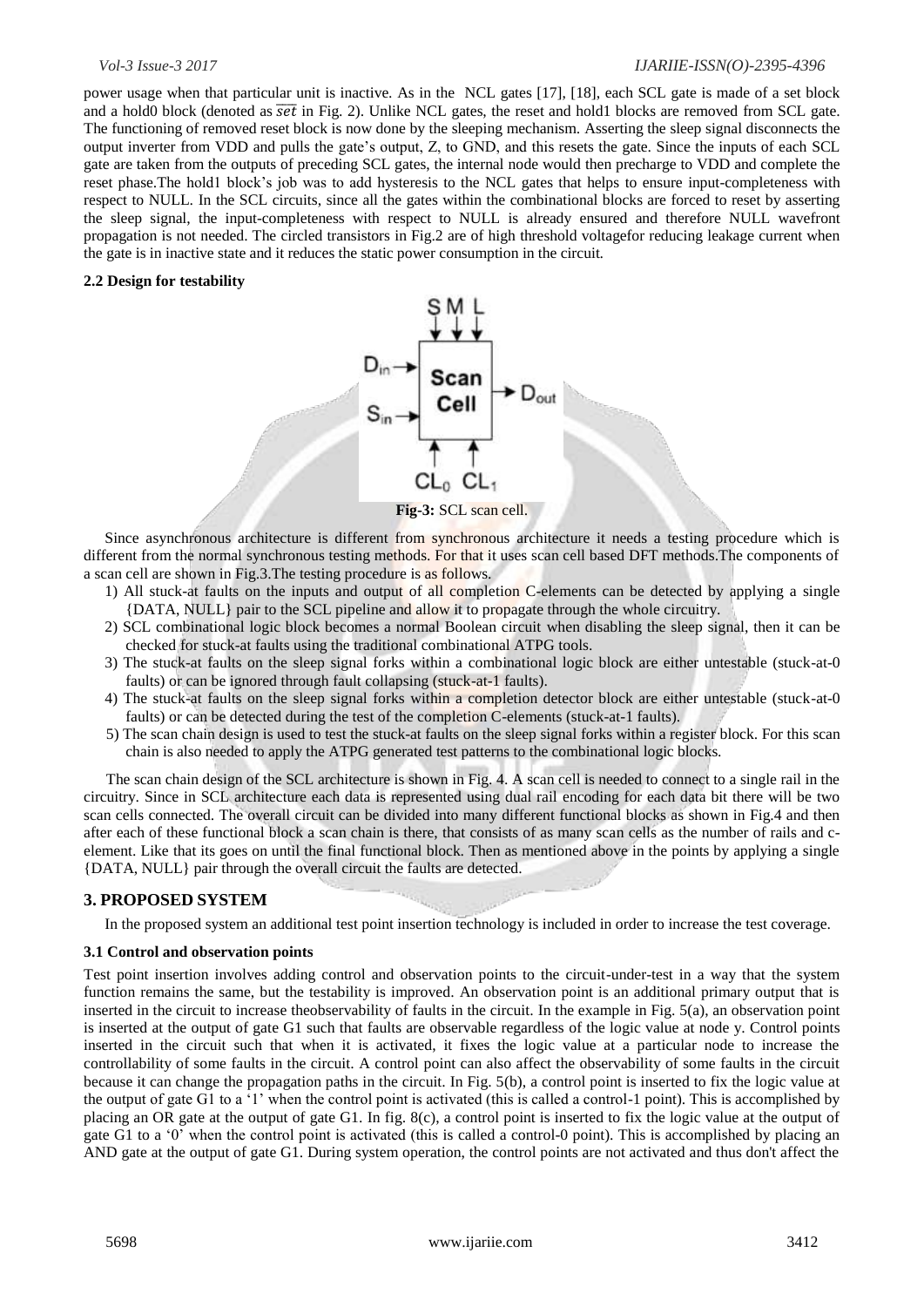system function. However, control points do add an extra level of logic to some paths in the circuit. If a control point is placed on acritical timing path, it can increase the delay through the circuit.

#### **3.2 Test Point Insertion (TPI)**

Test points can be inserted to put the uncontrollable or unobservable logics into the scan chain. By using this technique, these logics can be tested, and test coverage and test efficiency can be improved greatly. Test Point Insertion (TPI) is a useful technique for solving the potential testability problem and improving the test coverage of a design by making its uncontrollable logic controllable and unobservable logic observable. This technique also helps to improve the test efficiency since the higher coverage can be derived with few test vectors increasing. This technique is very easy to put into application since only a few commands are added in the existing scripts.

In addition, DFT engineers must guarantee the function remains unchanged during DFT design. In some designs, as some mission mode function logics are uncontrollable and unobservable, and these logics potentially cause many test problems. Test coverage for these designs could not be improved without using advanced test techniques or simply by increasing the number of test patterns. Test coverage is defined as the percentage of detected faults out of total detectable faults. This coverage is a more meaningful evaluation for test pattern quality. Fault coverage is defined as the percentage of detected faults out of all faults, including the ATPG Undetected faults. The primary input and output pads are used for controllability and observability in DFT design. In case of AND and NAND operations usually the controlling value(fan in) is taken as 0 and in case of OR and NOR operations it is 1.

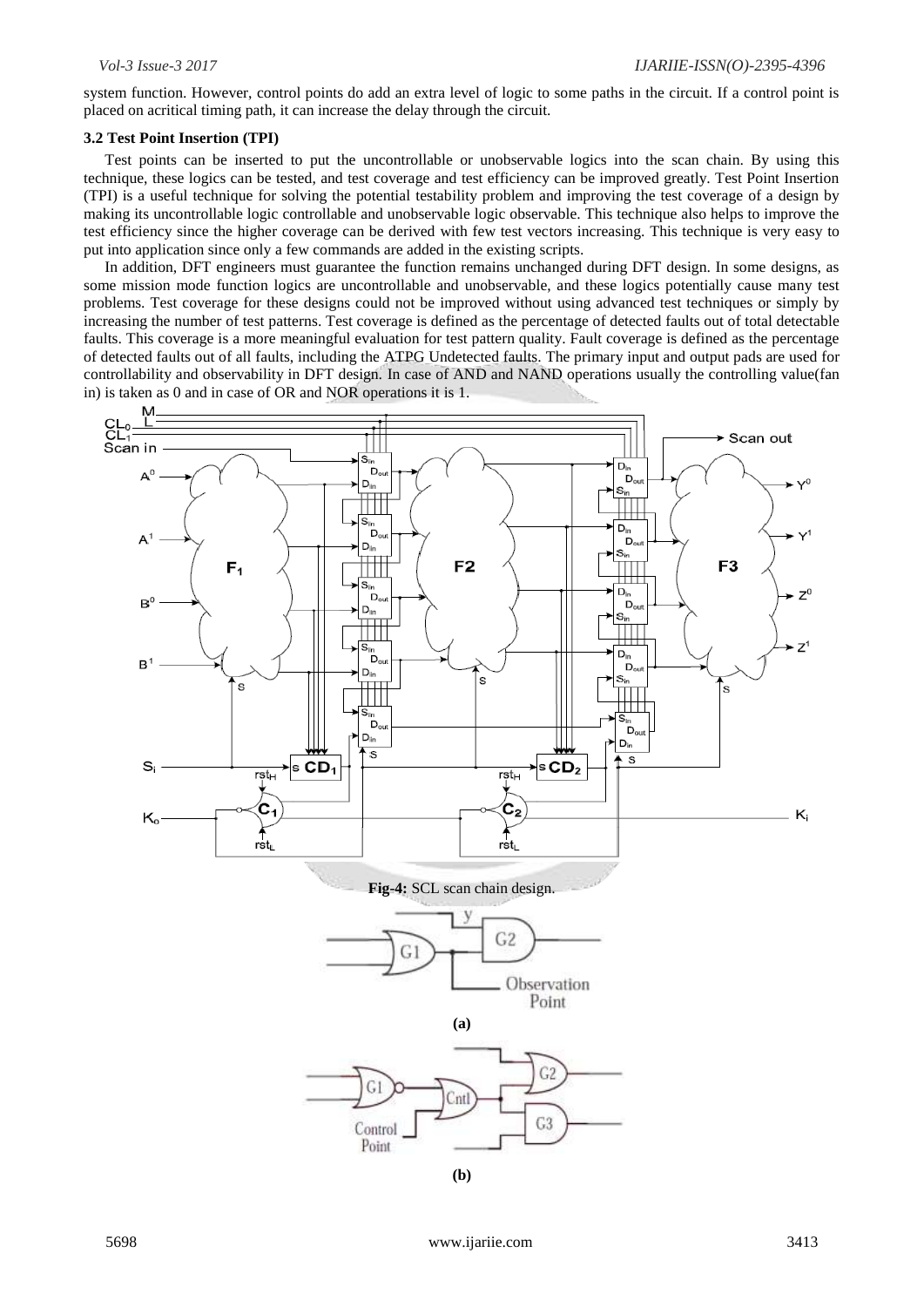

**Fig-5:** (a) Example of observation point. (b) Example of control-1 point. (c) Example of control-0 point.

# **4. IMPLEMENTATION**

A 32- t0- 5 bit priority encoder is implemented with the SCL logic using 4 8- to- 3 bit priority encoders. Then the scan cells are used to make circuit testable. An additional test point insertion is applied for improving the test coverage of the design.

Fig. 7 shows the functional block diagram of the 8- to- 3 bit priority encoder. Between each logic block an array of scan cells are arranged for make it testable. Since in SCL logic each data is represented as dual rail, two scan cells are used for a single data bit. The scan in pin is used to provide the test pattern into the scan cells. During test mode, for each clock pulse it is shifted to each scan cells and finally all the scan cells are fed by this test pattern. And during normal mode the circuit generates the output corresponding to the input data provided. Two circuits of 32- to- 5 bit priority encoders are designed, one with faults and another without faults and is designed as shown in Fig. 8. Both of the circuits are fed with same inputs and test pattern. Allow them to work in both normal mode and test mode. Both of the outputs are compared and find the number of faults in the circuit.

Then the faulty circuit is injected with test points, and again repeats the same process. Then an increment in the fault detection is noticed and is shown in the Table I.

Fig. 10. shows the areas in which faults are made in the circuit. Likewise faults are injected in diffrenet circuit elements.

### **4.1 Results**

Fig. 11 and 12 shows the waveform of the circuit without test point insertion and with test point insertion respectively. In the first result it showed an 80% of the test coverage but in second case it is increased to 90%. These results are tabulated in Table I.

|  | <b>PARAMETERS</b>                         | <b>DFT</b><br><b>WITHOUT</b><br><b>TPI</b> | <b>DFT</b><br><b>WITH TPI</b> |
|--|-------------------------------------------|--------------------------------------------|-------------------------------|
|  | NO.OF<br><b>INSERTED</b><br><b>FAULTS</b> | 80                                         | 80                            |
|  | NO.OF<br><b>DETECTED</b><br><b>FAULTS</b> | 64                                         | 72                            |
|  | <b>FAULT</b><br><b>COVERAGE</b>           | 80%                                        | 90%                           |

**Table-1:** Analysis of the results.

# **5. CONCLUSION**

The problem of increasing the test coverage of the SCL design is investigated for a 32- to- 5 bit priority encoder. Test point insertion resulted in considerable increment in the test coverage, and provided a 90% of test coverage. Asynchronous circuits have the potential to be faster, and may also have advantages in lower power consumption, lower electromagnetic interference, and better modularity in large systems therefore synchronous circuits are an active area of research in digital logic design. And hence a better testing procedure is needed.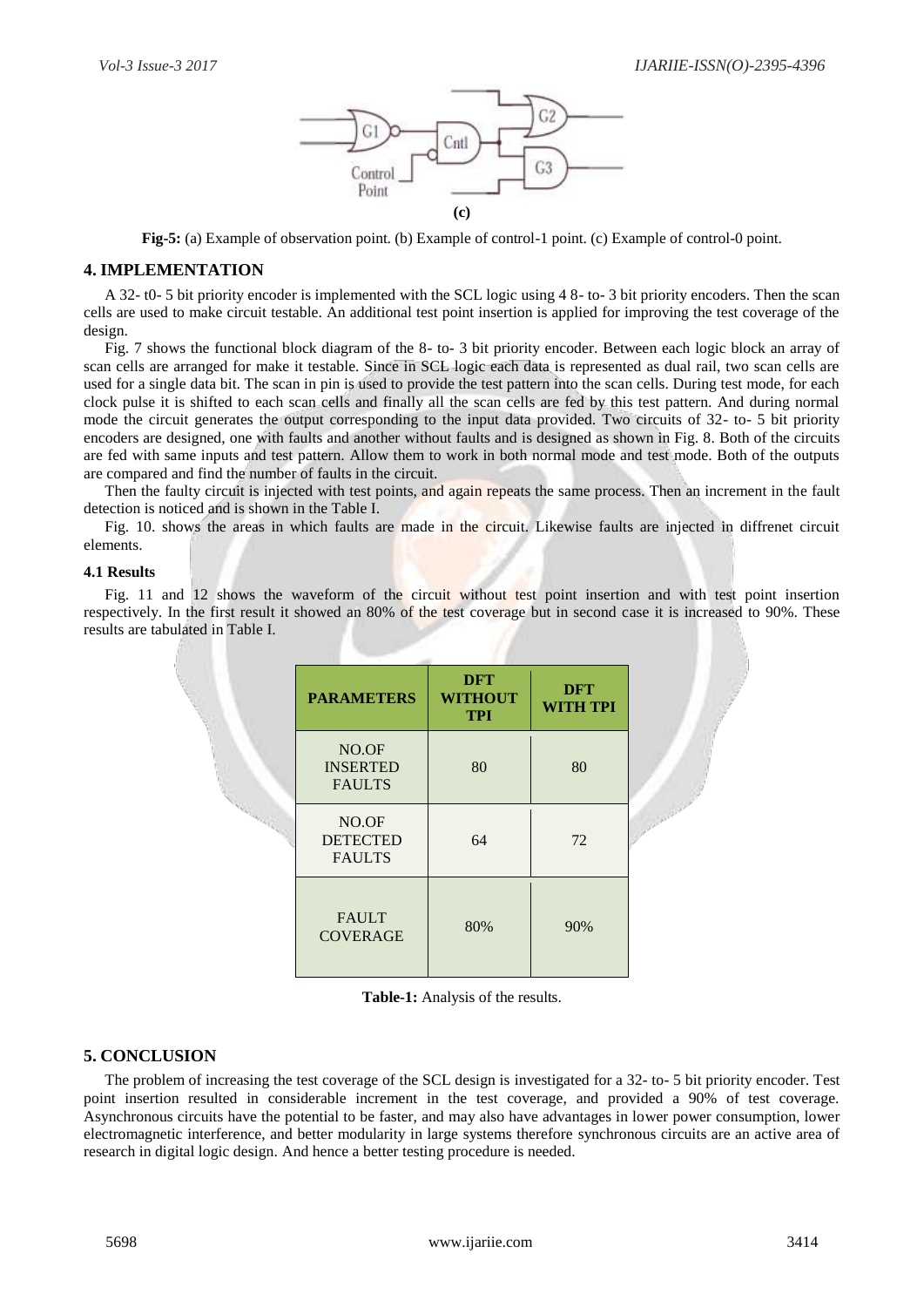### *Vol-3 Issue-3 2017 IJARIIE-ISSN(O)-2395-4396*

Future work consists of exploring other testing techniques, such as delay testing and quiescent current (IDDQ) testing. Since stuck-at faults cannot model all the possible defects in the CMOS technology, other testing techniques are usually used in addition to stuck-at fault testing to increase fault coverage. For example, transistor-level faults that are notcovered by the stuck-at fault model, such as bridging faults, stuck-shorts, and stuck-opens, could be potentially tested using IDDQ testing. In addition, in the SCL pipeline, some redundant faults such as the stuck-at-0 faults on the sleep signal forks within a combinational logic block or a completion detector block might be testable using delay testing.



**Fig- 7:**Functional block diagram of 8- to- 3 bit priority encoder.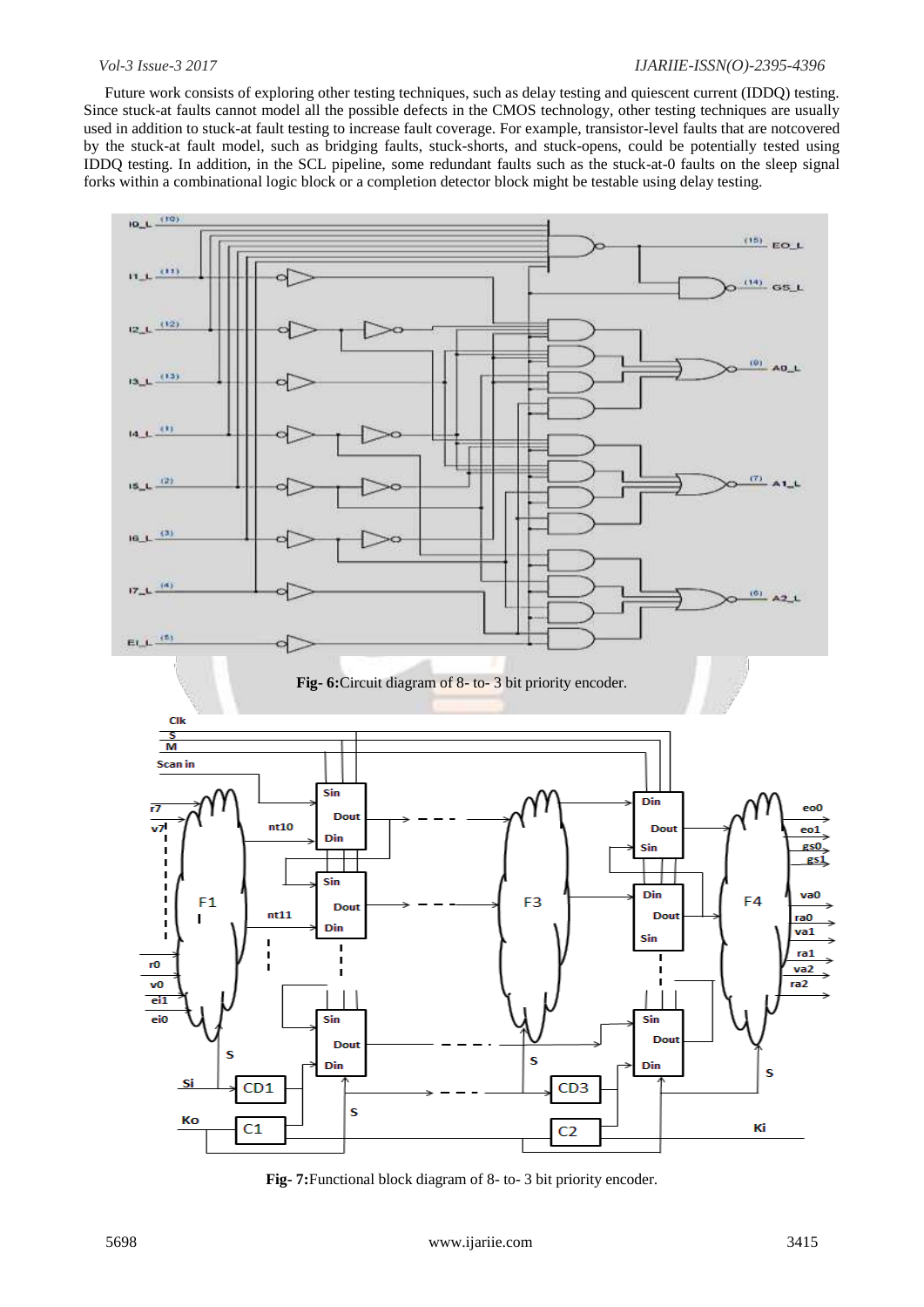

**Fig-9:**Functional block diagram of 32- to- 5 bit priority encoder.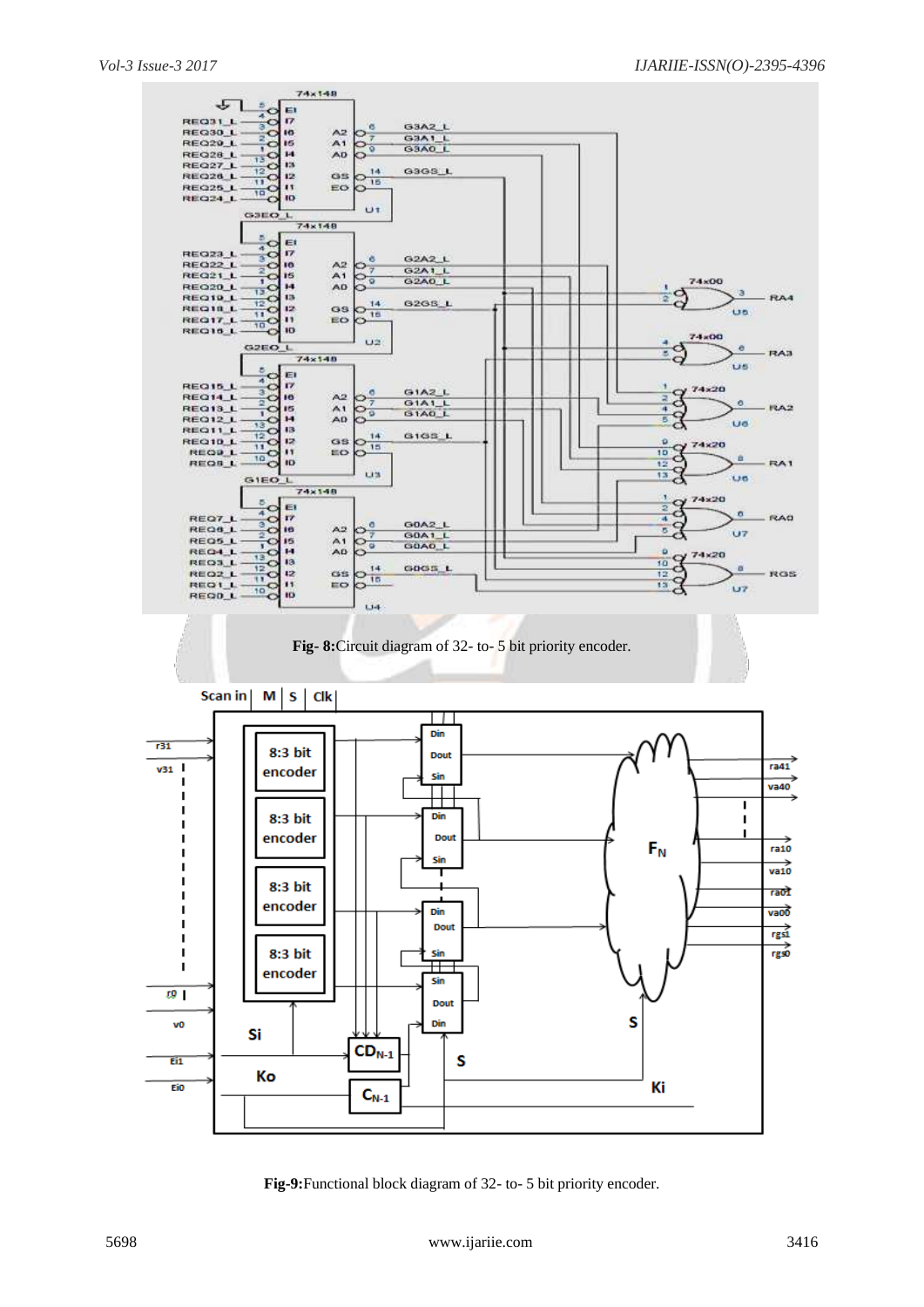

bit priorityencoder without test point insertion. priority encoder with test point insertion

**Fig-11:**Output waveform of the faulty 32- to- 5 **Fig-12:**Output waveform of the faulty 32- to -5 bit